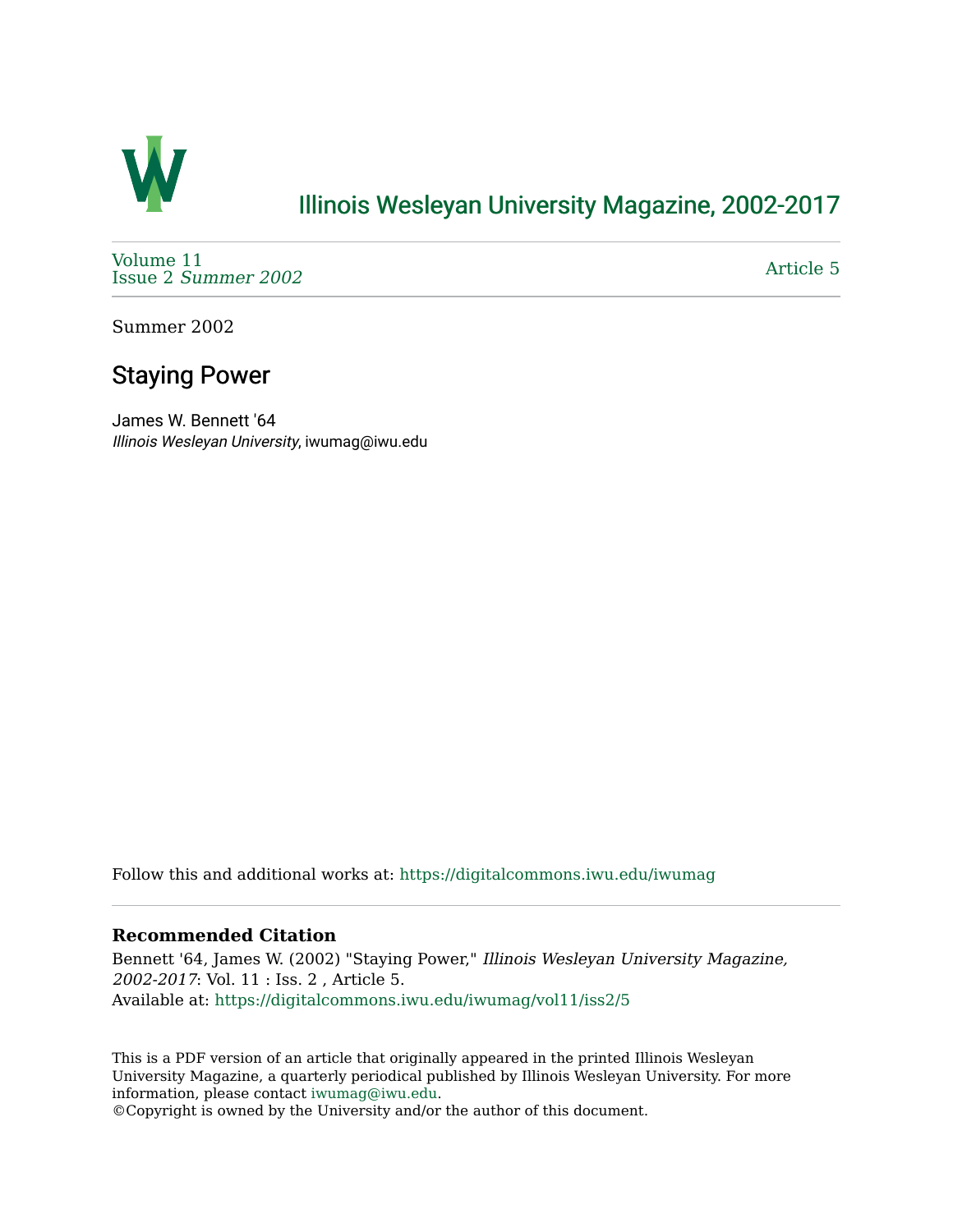## **Staying Power**

#### **by James W. Bennett '64**

"The Lord don't want me and the Devil won't have me so I'm kind of in limbo." Ask Jerome Robert Van Meter the secret to centenarianship, and that's the answer you'll get. He goes on to add, "I'm not sure there is any secret; just hanging in there, I guess."

Van Meter, who graduated from IWU in 1922, will turn 102 this August, making him the university's oldest alumnus. He currently resides in an assisted-living facility in Beckley, W. Va., where his earlier coaching prowess earned him honors almost too numerous to mention. In a recent poll of sportswriters and coaches, he was named one of the 10 best West Virginia high school coaches in the 20th century. Those voting established several criteria, one of which was, "You had to be wildly successful in coaching at least two sports."

He is also in West Virginia's Athletic Hall of Fame. But his acclaim doesn't stop with the Mountain State; in July of 1997, a month prior to his 97th birthday, he was inducted into the National High School Hall of Fame. "They tell me I've got a plaque hanging in the National Hall of Fame up in Springfield, Massachusetts," he reports, "but I've never been there to see it."



At 101, Hall of Fame Coach Jerome Van Meter '22 shares some lessons on the meaning of success, in sports and in life.

Van Meter was born in 1900 and grew up in Williamsville, Ill. "I was a Cubs fan," he's quick to mention. "When I was a kid, my friends and I would find ways to go to some of their games. We went on passenger trains a good deal of the time, but we'd ride up on freight trains if we had to. This was before Wrigley Field was built, when the team was still playing on the West Side Grounds."

He is thus one of the few living Cub fans—or Americans, for that matter—who can remember the last time the team won a World Series (1908) and also Sammy Sosa's continuing assault on power-hitting records in the early part of the 21st century.

At age 18, in 1918, Van Meter served in the military as an infantry man in "The War to End all Wars," a.k.a. World War I. But as the war was winding down, he was able to enroll at IWU in the fall of that year. In his four years on campus, he majored in math and science while finding plenty of time to compete as a multi-sport athlete for the Titans. He played football, basketball, and baseball.

IWU's 1922 yearbook boasted that "Wesleyan's prospects for a successful season this year are especially bright. This year's captain, Jerome Van Meter, a veteran from last year's team, is the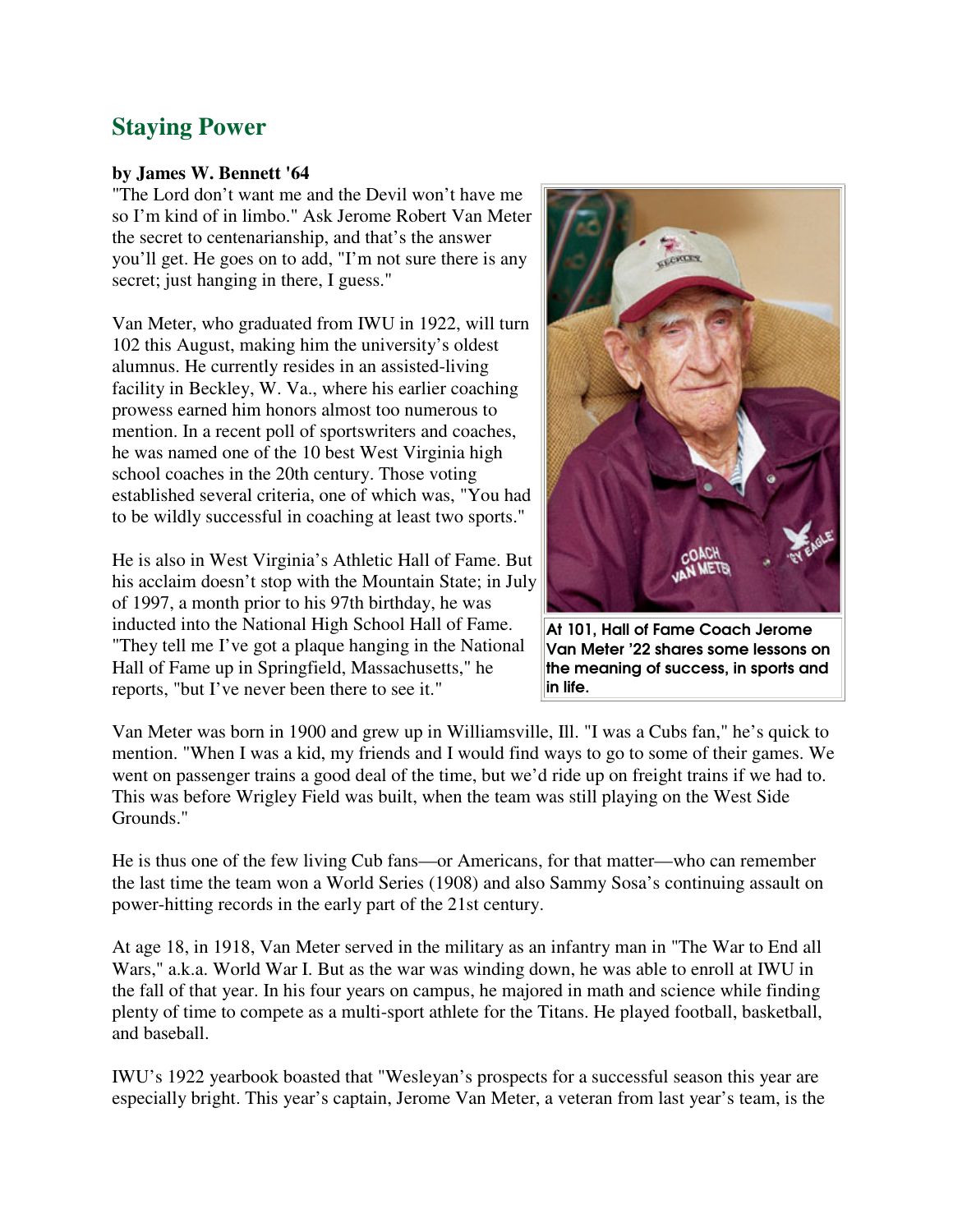proper man to lead the team to victory this year. 'Van' is one of the steady 'get-results' kind of player. There isn't anything flashy about his playing but he has a habit of putting at least one over the fence in every game."

Jerome's older brother LaRue was a versatile Titan athlete as well. He, too, graduated in 1922 and enjoyed a successful high school coaching career, mostly in Southern Illinois. "When I graduated," says Jerome, "I looked out of state for coaching and teaching opportunities. I didn't want to be competing with LaRue for recognition—we'd been doing that most of our lives. Besides, math and science majors who could coach were in demand most everywhere. I had a lot of choices and options. I picked Point Pleasant, West Virginia, almost out of a hat. I'd had no previous exposure to West Virginia but it just seemed like a right fit somehow."

After teaching and coaching for six years at Point Pleasant, Van Meter took a similar job at Beckley's Woodrow Wilson High School. "They offered more money," he says, "and we certainly needed it." The we, in this case, included his wife Aline, who eventually became his marriage partner of more than 70 years.

It was at Woodrow Wilson that he became the legendary coach known as "The Gray Eagle." He coached the Flying Eagles in football and basketball for all or parts of four decades. His teams enjoyed stunning success. From 1930 through 1959, his Beckley-based basketball teams won 501 games while losing 159. During the '30s, his teams were consistently winning and challenging for various championships. But it was after that other "war to end all wars" (WW II), which put his coaching career on hold, that Van Meter moved his Woodrow Wilson teams into even higher gear.

"I spent '42, '43, and '44 in the military, training troops. I trained troops in Alabama, Long Island, New York City, and New Jersey. I was anxious to get back into coaching at Woodrow Wilson just as soon as the war ended."

Upon his return to Beckley, he led the Flying Eagles to state basketball championships in 1946, 1951-54, and 1957. Years earlier, in 1940, they finished as state runners-up with a record of 25- 3. Part of the reason for so much bounty was Van Meter's modern approach to the game; he was ahead of his time. "I wanted players with lots of speed," he says. "Quick, quick, and quicker. I tried to change the nature of the game by changing its tempo. We liked to press all over the court and run fast breaks whenever possible. It was a strategy which really caught some of our opponents off-guard."

His football teams were no less dominant. He compiled a record of 155-55-12. Woodrow Wilson captured state titles in 1947, 1948, and 1951. All three teams were undefeated. His final three teams (he stopped coaching football after the 1954 season) all finished with 9-1 records.

"I always insisted on discipline," Van Meter explains. "If you didn't have discipline you couldn't play for me. The greatest athlete in the world is not necessarily going to be beneficial to your team if he can't follow coaching directions and work as part of a team." Scores of his athletes went on to enjoy college athletic success. One of them, Bob Pruett, is the current head football coach at Marshall University.